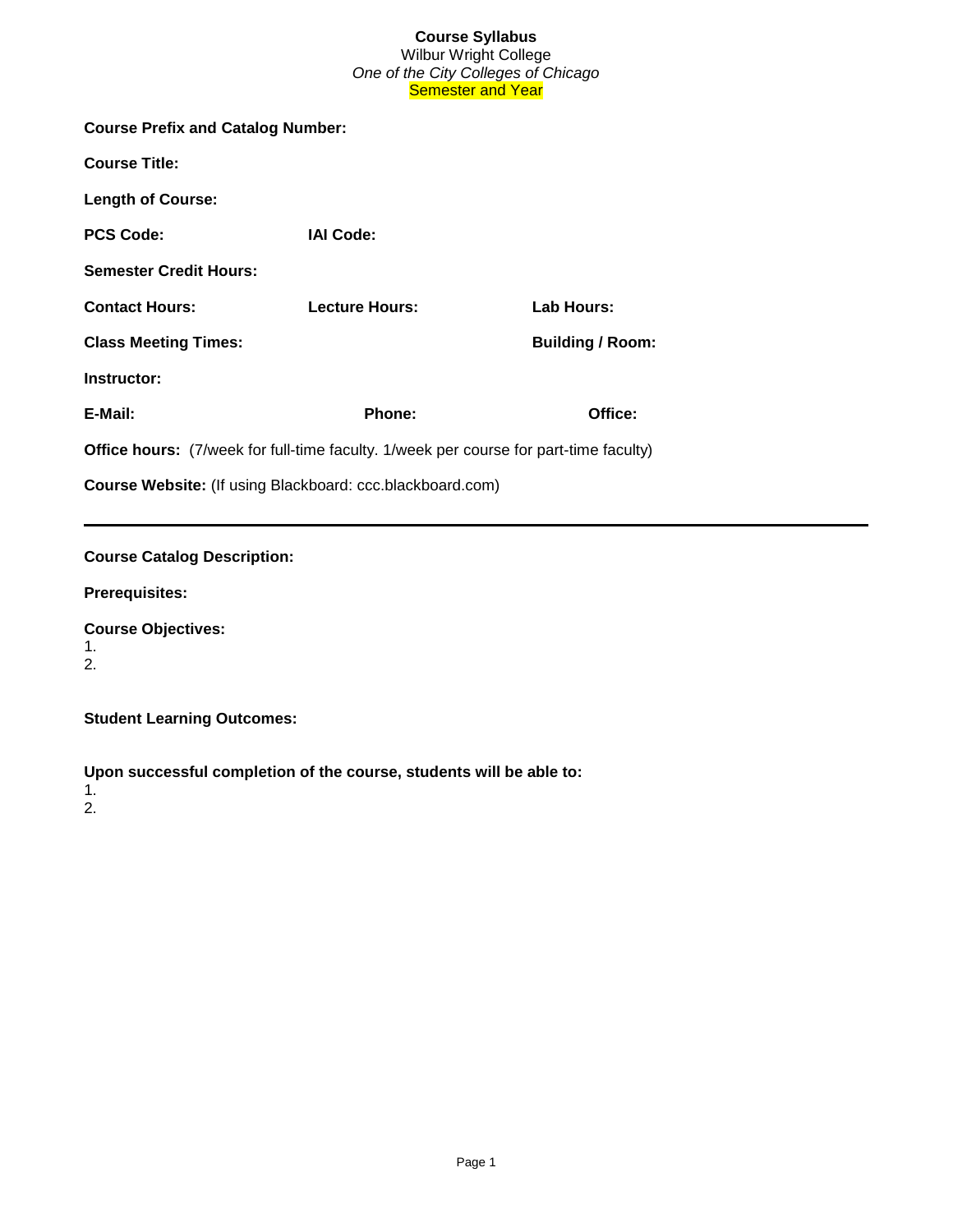### **Course Syllabus** Wilbur Wright College *One of the City Colleges of Chicago* **Semester and Year**

| <b>Suggested Topical Outline</b>                                                     |                            |                                                |                                                                         |                                                          |                                                                                 |  |
|--------------------------------------------------------------------------------------|----------------------------|------------------------------------------------|-------------------------------------------------------------------------|----------------------------------------------------------|---------------------------------------------------------------------------------|--|
| <b>Class Units</b><br>(# of units is dependent<br>on course - adjust<br>accordingly) | <b>Topic</b><br>(Required) | <b>Content</b><br>(Optional - provide details) | <b>Lab Information</b><br>(As Applicable -<br>See IAI Science<br>Panel) | <b>Desired</b><br>Outcome(s)<br>(Optional - List SLO #s) | <b>Suggested</b><br><b>Assessment</b><br>Method(s)<br>(Optional - List Methods) |  |
| Unit 1                                                                               |                            |                                                |                                                                         |                                                          |                                                                                 |  |
| Unit 2                                                                               |                            |                                                |                                                                         |                                                          |                                                                                 |  |
| Unit 3                                                                               |                            |                                                |                                                                         |                                                          |                                                                                 |  |
| Unit 4                                                                               |                            |                                                |                                                                         |                                                          |                                                                                 |  |
| Unit 5                                                                               |                            |                                                |                                                                         |                                                          |                                                                                 |  |
| Unit 6                                                                               |                            |                                                |                                                                         |                                                          |                                                                                 |  |
| Unit 7                                                                               |                            |                                                |                                                                         |                                                          |                                                                                 |  |
| Unit 8                                                                               |                            |                                                |                                                                         |                                                          |                                                                                 |  |
| Unit 9                                                                               |                            |                                                |                                                                         |                                                          |                                                                                 |  |
| Unit 10                                                                              |                            |                                                |                                                                         |                                                          |                                                                                 |  |
| Unit 11                                                                              |                            |                                                |                                                                         |                                                          |                                                                                 |  |
| Unit 12                                                                              |                            |                                                |                                                                         |                                                          |                                                                                 |  |
| Unit 13                                                                              |                            |                                                |                                                                         |                                                          |                                                                                 |  |
| Unit 14                                                                              |                            |                                                |                                                                         |                                                          |                                                                                 |  |
| Unit 15                                                                              |                            |                                                |                                                                         |                                                          |                                                                                 |  |
| Unit 16                                                                              |                            |                                                |                                                                         |                                                          |                                                                                 |  |

# **Students Course is Expected to Serve:**

# **Texts, Materials, and Resources:**

Text: Materials: Resources: Supplies:

# **Suggested Methods of Instruction:**

# **Methods of Assessment and Evaluation:**

(Formative and Summative)

### **Grading Scale:**

| Assignments:                                                                                                       | <b>Grade Distribution:</b>                                                                      |
|--------------------------------------------------------------------------------------------------------------------|-------------------------------------------------------------------------------------------------|
| (Note: Leave specific assignments blank for Master Course Syllabus,<br>but submit for Instructor Course Syllabus.) | 90 % to 100 % = A<br>80 % to 89% = B<br>70 % to 79 % = C<br>60 % to 69 % = D<br>Below 60% = $F$ |

**Late Work and Make-up Assignments:** (What are your policies? Will you accept late work? How late after the due date? What is the grade penalty?)